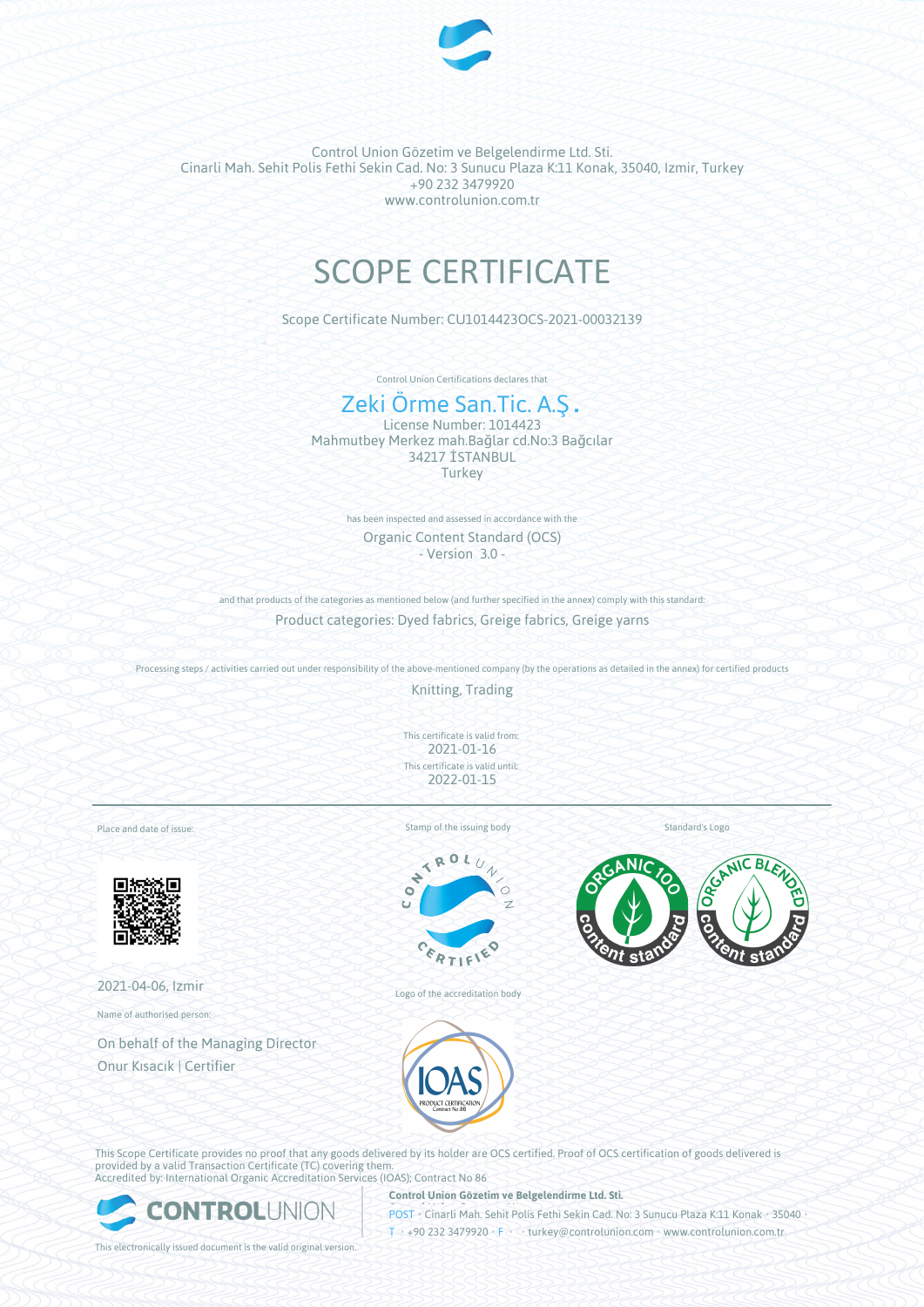

#### **Zeki Örme San.Tic. A.Ş. Organic Content Standard (OCS)**

# Products Annex to certificate no. CU1014423OCS-2021-00032139 In specific the certificate covers the following products:

| <b>Product category</b> | <b>Product details</b> | <b>Material composition</b>                                                                  | Label grade        |  |
|-------------------------|------------------------|----------------------------------------------------------------------------------------------|--------------------|--|
| Dyed fabrics            | Knitted fabrics        | 100.0% Organic Cotton                                                                        | <b>OCS 100</b>     |  |
| Dyed fabrics            | Knitted fabrics        | 4.0% Conventional Elastane (Spandex)<br>96.0% Organic Cotton                                 | <b>OCS 100</b>     |  |
| Dyed fabrics            | Knitted fabrics        | 20.0% Conventional Cotton<br>49.0% Organic Cotton<br>31.0% Conventional Polyester            | <b>OCS Blended</b> |  |
| Dyed fabrics            | Knitted fabrics        | 5.0% Conventional Elastane (Spandex)<br>38.0% Conventional Polyester<br>57.0% Organic Cotton | <b>OCS Blended</b> |  |
| Dyed fabrics            | Knitted fabrics        | 40.0% Conventional Polyester<br>60.0% Organic Cotton                                         | <b>OCS Blended</b> |  |
| Dyed fabrics            | <b>Knitted fabrics</b> | 94.0% Organic Cotton<br>6.0% Conventional Elastane (Spandex)                                 | <b>OCS Blended</b> |  |
| Dyed fabrics            | Knitted fabrics        | 5.0% Conventional Elastane (Spandex)<br>95.0% Organic Cotton                                 | <b>OCS 100</b>     |  |
| Dyed fabrics            | Knitted fabrics        | 3.0% Conventional Elastane (Spandex)<br>97.0% Organic Cotton                                 | <b>OCS 100</b>     |  |
| Greige fabrics          | Knitted fabrics        | 100.0% Organic Cotton                                                                        | <b>OCS 100</b>     |  |
| Greige fabrics          | Knitted fabrics        | 21.0% Conventional Cotton<br>33.0% Conventional Polyester<br>46.0% Organic Cotton            | <b>OCS Blended</b> |  |
| Greige fabrics          | Knitted fabrics        | 31.0% Conventional Polyester<br>49.0% Organic Cotton<br>20.0% Conventional Cotton            | <b>OCS Blended</b> |  |
| Greige fabrics          | Knitted fabrics        | 46.0% Organic Cotton<br>54.0% Conventional Cotton                                            | <b>OCS Blended</b> |  |
| Greige fabrics          | Knitted fabrics        | 57.0% Organic Cotton<br>38.0% Conventional Polyester<br>5.0% Conventional Elastane (Spandex) | <b>OCS Blended</b> |  |
| Greige fabrics          | <b>Knitted fabrics</b> | 40.0% Conventional Polyester<br>60.0% Organic Cotton                                         | <b>OCS Blended</b> |  |
| Greige fabrics          | Knitted fabrics        | 30.0% Recycled Post-Consumer Polyester<br>70.0% Organic Cotton                               | <b>OCS Blended</b> |  |
| Greige fabrics          | Knitted fabrics        | 95.0% Organic Cotton<br>5.0% Conventional Elastane (Spandex)                                 | <b>OCS 100</b>     |  |
| Greige fabrics          | Knitted fabrics        | 96.0% Organic Cotton<br>4.0% Conventional Elastane (Spandex)                                 | <b>OCS 100</b>     |  |
| Greige fabrics          | Knitted fabrics        | 97.0% Organic Cotton<br>3.0% Conventional Elastane (Spandex)                                 | <b>OCS 100</b>     |  |
| Greige yarns            | Knitted fabrics        | 94.0% Organic Cotton<br>6.0% Conventional Elastane (Spandex)                                 | <b>OCS Blended</b> |  |

This electronically issued document is the valid original version. Scope Certificate CU1014423OCS-2021-00032139 and License number 1014423 , 06-Apr-2021 Page 2 / 4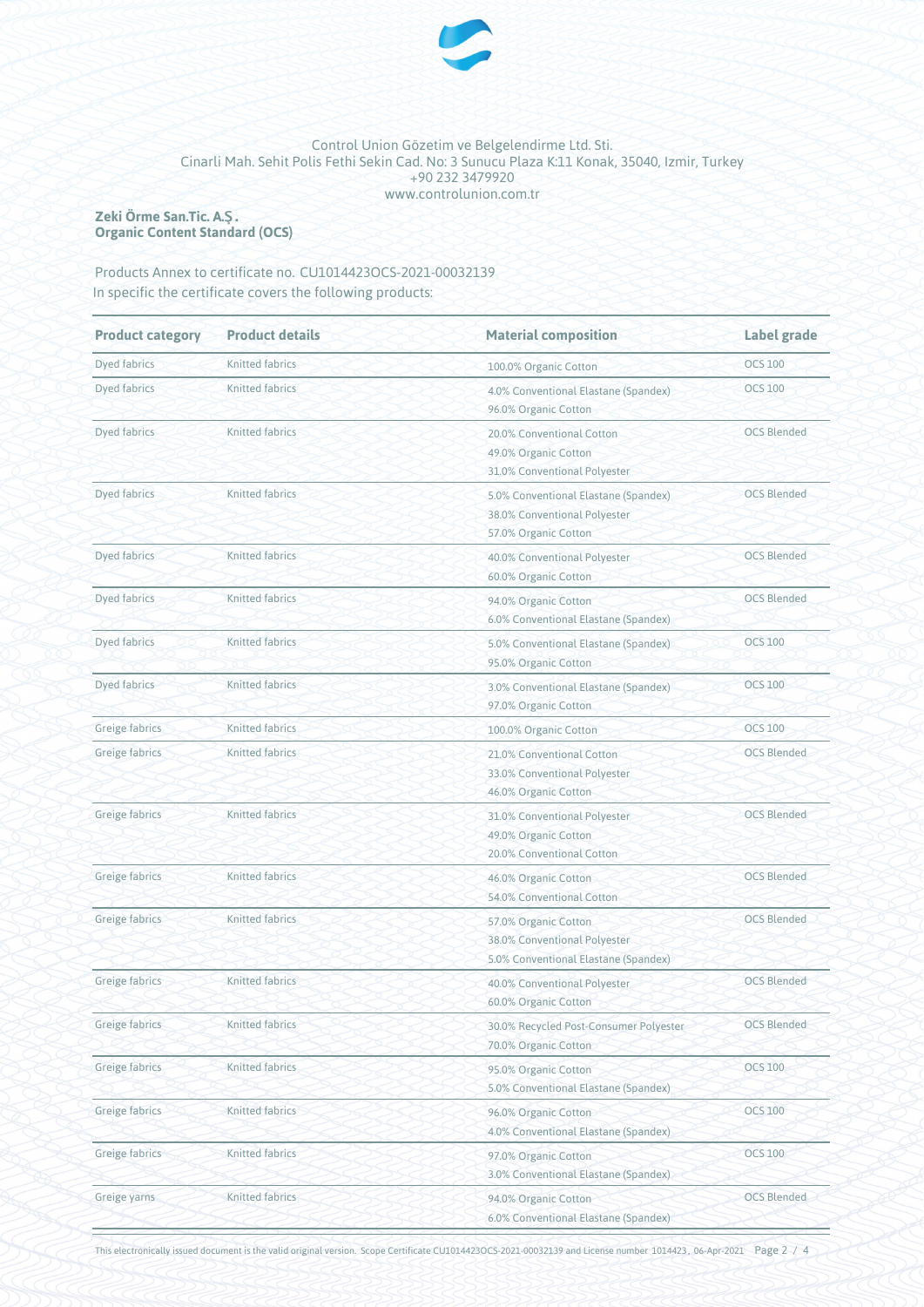

**Zeki Örme San.Tic. A.Ş. Organic Content Standard (OCS)**

Products made with Recycled fibers are also certified to the Global Recycled Standard or Recycled Claim Standard.

Place and date of issue:





2021-04-06, Izmir

Name of authorised person:

On behalf of the Managing Director Onur Kısacık | Certifier



Logo of the accreditation body